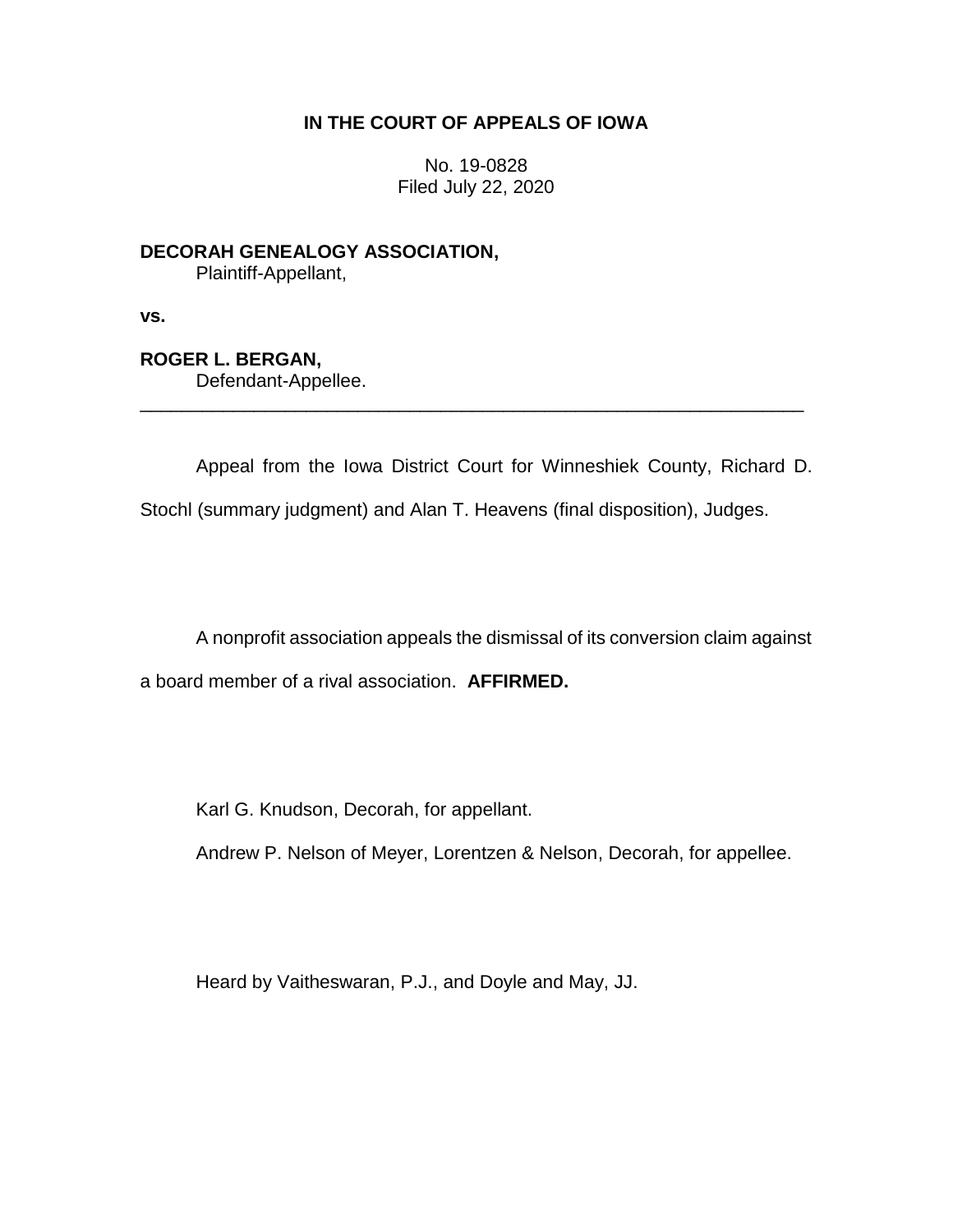### **MAY, Judge.**

Decorah Genealogy Association (DGA) appeals the dismissal of its conversion claim against Roger Bergan. We affirm.

#### **I. Facts and Prior Proceedings**

This case stems from hostilities between two once-cooperative nonprofit organizations, DGA and the Winneshiek County Historical Society (WCHS), both of which are committed to preserving local history. For several years, WCHS operated out of the Luther College library. Eventually, the college library could no longer accommodate WCHS. So, in 1998, WCHS moved into the basement of the Decorah Public Library. DGA already operated out of the library's lower level. The two organizations occupied adjoining rooms. This allowed them to share resources. And some people belonged to both DGA and WCHS. At times, DGA and WCHS held joint meetings. The groups sent out joint newsletters.

But in 2016 the public library informed both groups they would need to relocate by 2017. Around this time, the relationship between the two groups began to deteriorate. DGA secured a new location at the local senior center. DGA began moving its property out of the library location a little bit at a time. WCHS received a historical house to restore; eventually, the house would serve as WCHS's new operating location. In the interim, WCHS planned to store its property in a room in the old local jail.

This case arises from events of November 10, 2016. WCHS vice president Roger Bergan checked out a key from the library circulation desk after hours. Then Bergan and other members of WCHS—including WCHS's president and its

2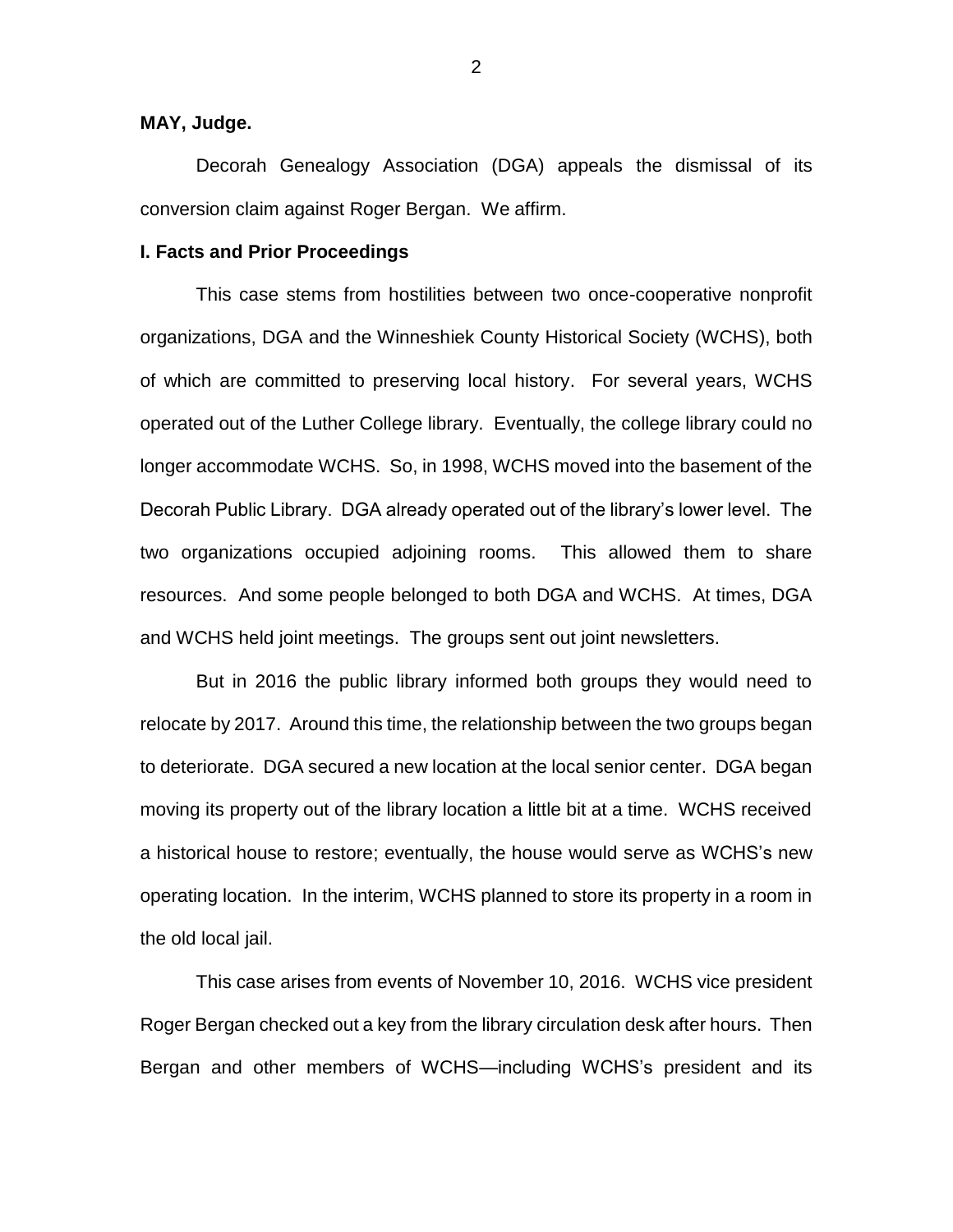secretary—entered DGA offices and removed microfilms<sup>1</sup> from a filing cabinet. Bergan contends the microfilms were "believed to be either owned entirely by WCHS or jointly by WCHS and DGA since many items had been com[m]ingled by each entity over the years." Bergan and the others moved the microfilm to WCHS's storage space at the jail.

DGA asked WCHS to return the microfilm. WCHS resisted. Eventually, DGA filed a replevin action against WCHS. The two groups reached a settlement agreement, and WCHS returned the microfilm. But the settlement agreement preserved DGA's right to pursue this conversion action, through which DGA seeks damages against Bergan for his part in taking the microfilm.

Bergan filed a motion for summary judgment. $2$  The district court concluded Iowa Code section 613.19 (2017) provided Bergan with statutory immunity. Accordingly, the court granted Bergan's motion and dismissed DGA's conversion claim. DGA appeals.

#### **II. Scope and Standard of Review**

 $\overline{a}$ 

"We review summary judgment rulings for correction of errors at law." *Roll v. Newhall*, 888 N.W.2d 422, 425 (Iowa 2016). Summary judgment is appropriate when the file shows "there is no genuine issue as to any material fact and that the moving party is entitled to judgment as a matter of law." Iowa R. Civ. P. 1.981(3). "An issue of fact is 'material' only when the dispute involves facts which might affect the outcome of the suit, given the applicable governing law." *Nelson v.* 

 $1$  Bergan and others also removed index books from the office. For readability purposes, all subsequent references will be limited to the microfilms.

 $2$  DGA also sought summary judgment as to Bergan's abuse-of-process counterclaim. It is not before us.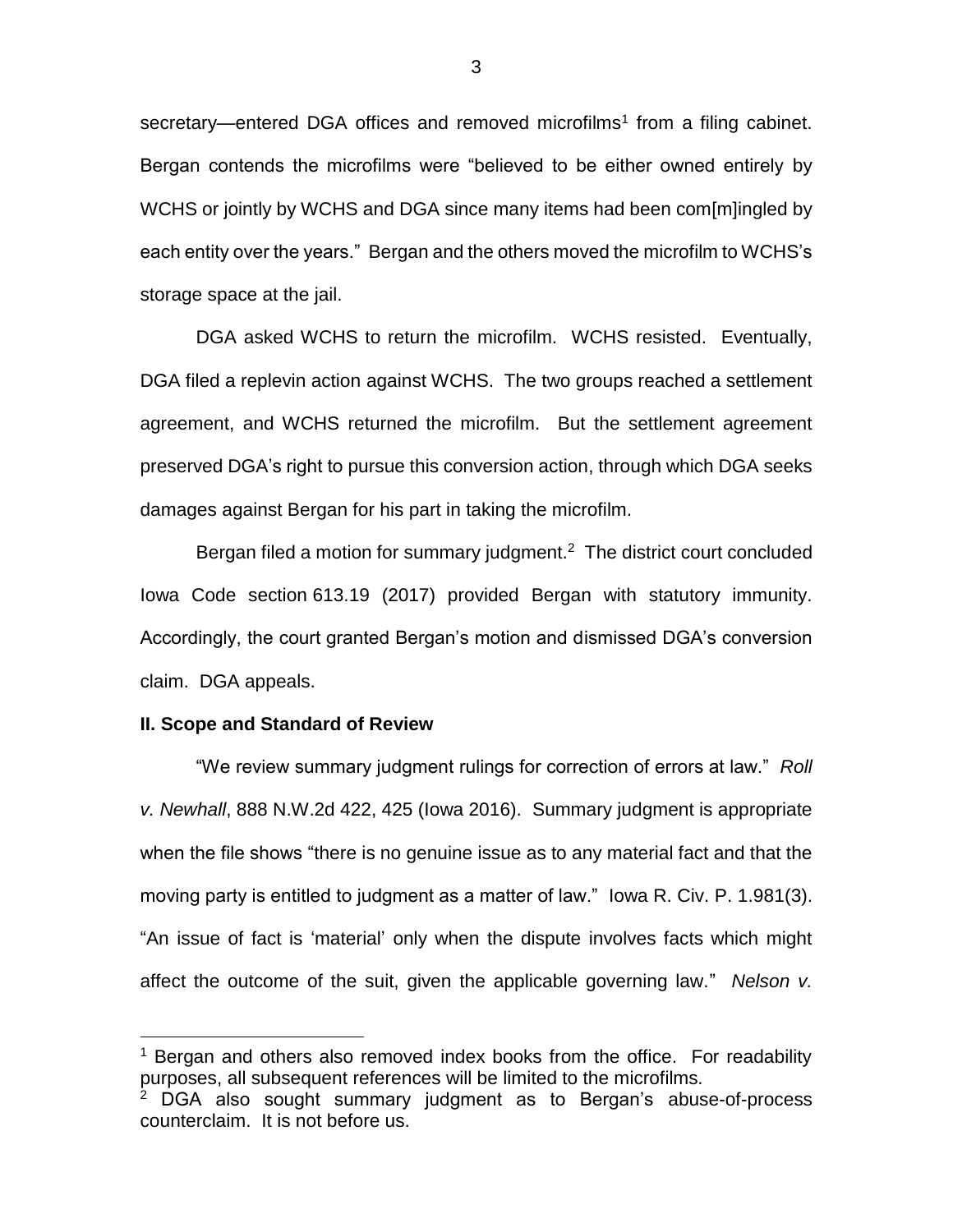*Lindaman*, 867 N.W.2d 1, 6 (Iowa 2015) (quoting *Wallace v. Des Moines Indep. Cmty. Sch. Dist. Bd. of Dirs.*, 754 N.W.2d 854, 857 (Iowa 2008)). "An issue is 'genuine' if the evidence in the record 'is such that a reasonable jury could return a verdict for the non-moving party.'" *Id*. (citation omitted). "We view the evidence in the light most favorable to the nonmoving party, who is entitled to every legitimate inference we may draw from the record." *Id*. at 6–7. But "[s]peculation is not sufficient to generate a genuine issue of fact." *Id.* at 7 (quoting *Hlubeck v. Pelecky*, 701 N.W.2d 93, 93 (Iowa 2005)).

As will be further discussed, this appeal turns on whether Bergan was entitled to statutory immunity. Summary judgment plays a special role in immunity cases. As Justice Waterman explained in *Lindaman*:

Summary judgment is an important procedure in statutory immunity cases because a key purpose of the immunity is to avoid costly litigation, and that legislative goal is thwarted when claims subject to immunity proceed to trial. *See Plumhoff v. Rickard*, U.S. \_\_\_,\_\_\_, 134 S.Ct. 2012, 2019, 188 L.Ed.2d 1056, 1064 (2014) ("[T]his [immunity] question could not be effectively reviewed on appeal from a final judgment because by that time the immunity from standing trial will have been irretrievably lost."); *Hlubek*, 701 N.W.2d at 98 (noting statutory immunity removes the "'fear of being sued'" and affirming summary judgment (quoting *Harlow v. Fitzgerald*, 457 U.S. 800, 814, 102 S.Ct. 2727, 2736, 73 L.Ed.2d 396, 408 (1982))). Indeed, in *Hlubek,* we recognized the defendants' observation that "statutory immunity, like common-law immunity, provides more than protection from liability; it provides protection from even having to go to trial in some circumstances." 701 N.W.2d at 96. Qualified immunity is "an entitlement not to stand trial or face the other burdens of litigation." *Mitchell v. Forsyth*, 472 U.S. 511, 526, 105 S.Ct. 2806, 2815, 86 L.Ed.2d 411, 425 (1985).

*Id.* at 7 (alterations in original).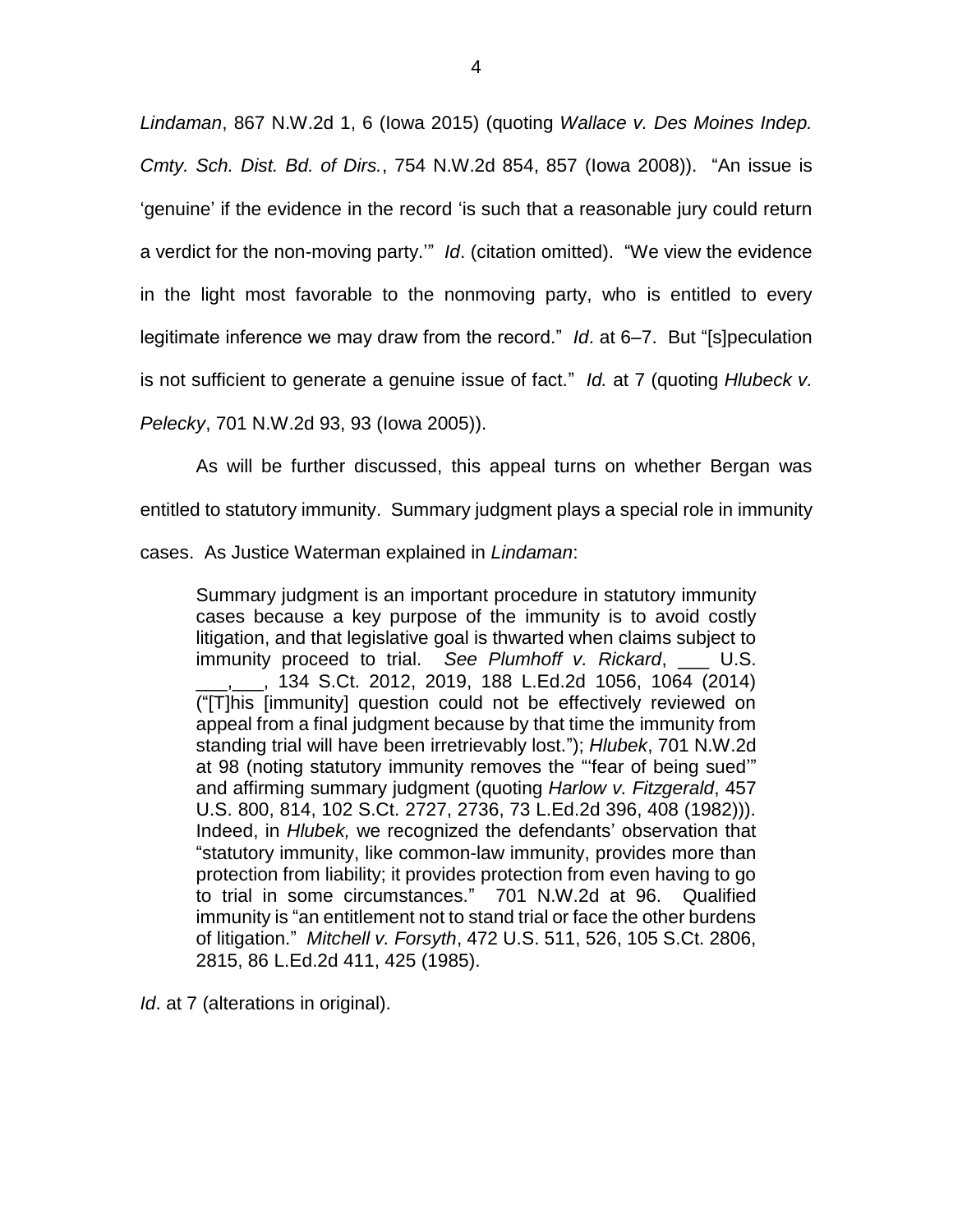## **III. Discussion**

The district court concluded Iowa Code section 613.19<sup>3</sup> provided Bergan immunity against DGA's suit. On appeal, DGA contends section 613.19 does not apply. Bergan disagrees. In addition, Bergan contends he also is entitled to immunity under section 504.901. 4

Although the district court's ruling focused on section 613.19, "we may affirm summary judgment on an alternative ground supported by the record and urged by the movant in district court and on appeal." *Deeds v. City of Marion*, 914 N.W.2d 330, 350 n.9 (Iowa 2018). We choose to focus on Bergan's argument

concerning section 504.901, which was both raised below and briefed on appeal.

Iowa Code chapter 504 is the Revised Iowa Nonprofit Corporation Act. Iowa

Code § 504.101. Section 504.901 is entitled "Personal Liability." It states as

follows:

 $\overline{a}$ 

1. Except as otherwise provided in this chapter, a director, officer, employee, or member of a corporation is not liable for the

<sup>&</sup>lt;sup>3</sup> Section 613.19 provides:

A director, officer, employee, member, trustee, or volunteer, of a nonprofit organization is not liable on the debts or obligations of the nonprofit organization and a director, officer, employee, member, trustee, or volunteer is not personally liable for a claim based upon an act or omission of the person performed in the discharge of the person's duties, except for acts or omissions which involve intentional misconduct or knowing violation of the law, or for a transaction from which the person derives an improper personal benefit. For purposes of this section, "nonprofit organization" includes an unincorporated club, association, or other similar entity, however named, if no part of its income or profit is distributed to its members, directors, or officers.

<sup>4</sup> Bergan also makes other arguments, such as his claim that res judicata bars DGA from pursuing "its second suit against Mr. Bergan when DGA has already had the opportunity to fully and fairly litigate its claim against WCHS." Because we conclude Bergan enjoys statutory immunity, we do not reach Bergan's other arguments.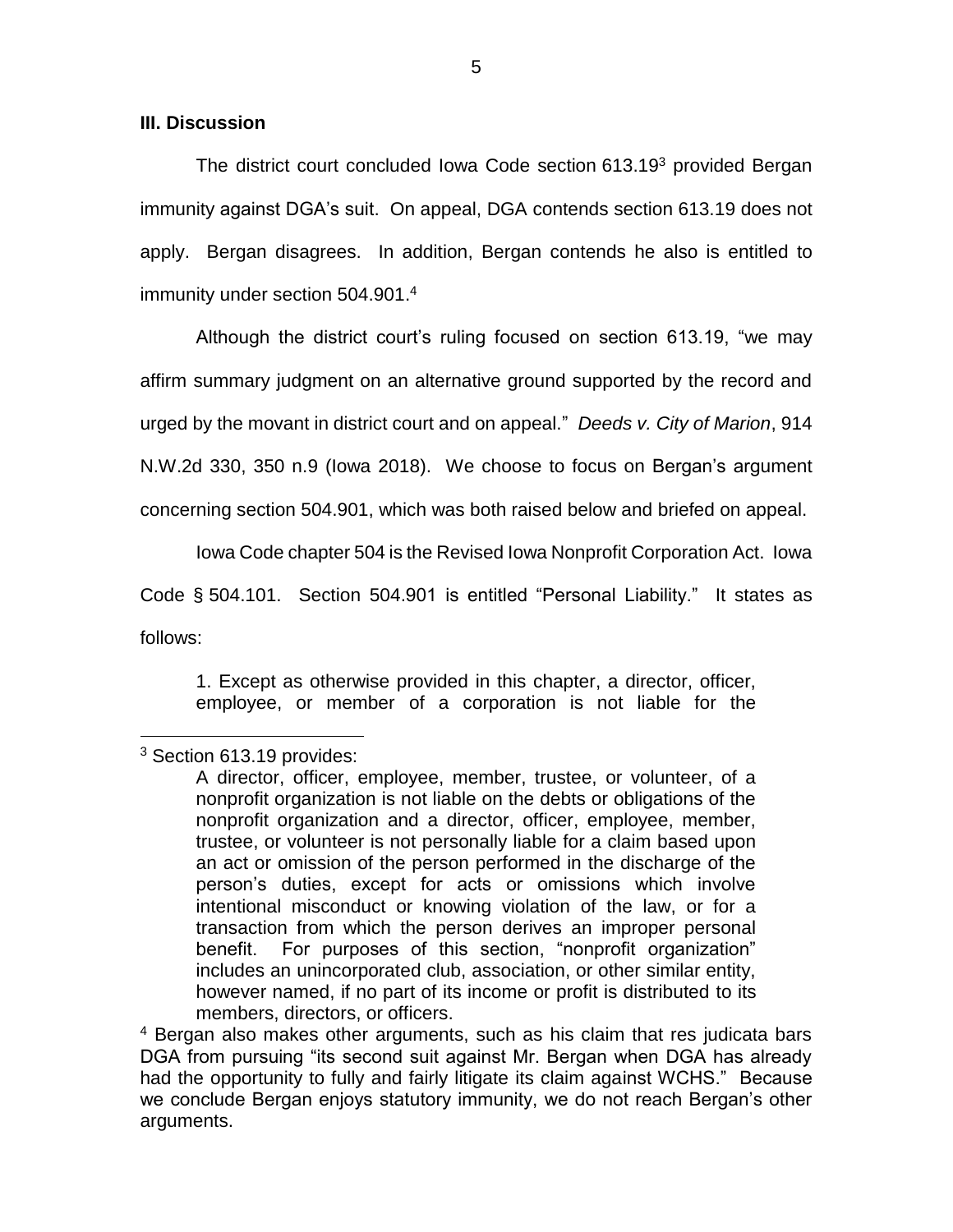corporation's debts or obligations and *a director, officer, member, or other volunteer is not personally liable in that capacity to any person for any action taken or failure to take any action in the discharge of the person's duties* except liability for any of the following:

a. The amount of any financial benefit to which the person is not entitled.

b. An intentional infliction of harm on the corporation or the members.

c. A violation of section 504.835.

d. An intentional violation of criminal law.

2. A provision set forth in the articles of incorporation eliminating or limiting the liability of a director to the corporation or its members for money damages for any action taken, or any failure to take any action, pursuant to section 504.202, subsection 2, paragraph "d", shall not affect the applicability of this section.

*Id.* § 504.901 (emphasis added).

As with all statutes, we find the meaning of section 504.901 in the "words chosen by the legislature." *See Fishel v. Redenbaugh*, 939 N.W.2d 660, 663 (Iowa Ct. App. 2019) (citation omitted).

Bergan claims "[t]here is no genuine fact dispute that [he] was a director, officer, member, and volunteer of WCHS" on the night of the microfilm removal. Moreover, Bergan contends, his actions were taken in his discharge of his duties to WCHS. And, as Bergan points out, "DGA makes no claim" that any of the exceptions listed in subparagraphs (a) through (d) apply here. So, Bergan reasons, section 504.901 precludes a finding that he is "personally liable."

DGA disagrees. It doubts that Bergan's efforts to retrieve the microfilm constituted "any action taken . . . *in the discharge of* [Bergan's] *duties*." DGA notes that the word "duty" means a *legal obligation*, that is, an act *required* by the law. *See Duty*, Black's Law Dictionary (11th ed. 2019) (defining "duty" as "[a] legal obligation that is owed or due to another and that needs to be satisfied; that which one is bound to do, and for which somebody else has a corresponding right"). And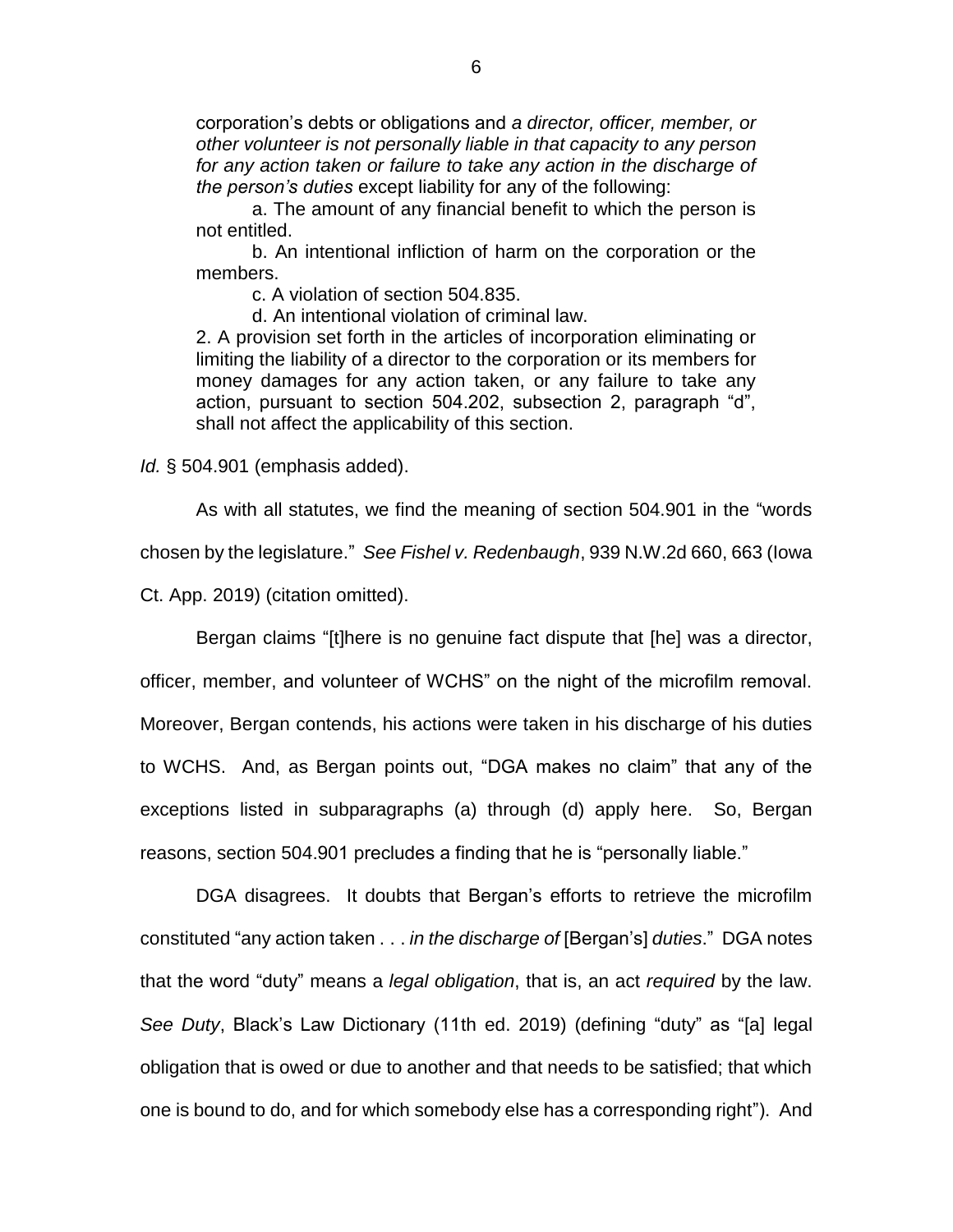Bergan was not legally obligated to retrieve the microfilm. So the statute cannot apply.

We disagree. To understand a statute's words, we must consider their context. *Doe v. State*, 943 N.W.2d 608, 610 (Iowa 2020). In section 504.901, the phrase "discharge of the person's duties" applies *not only* to the actions of directors and officers *but also* to the actions of any "other *volunteer*." (Emphasis added.) And many of the "duties" performed by "volunteers" do not involve any legal obligation. Indeed, in everyday usage, a "volunteer" is someone who acts *without* compulsion. *See Volunteer*, Merriam-Webster, https://www.merriam-webster.co m/dictionary/volunteer (defining "volunteer" as "a person who voluntarily undertakes or expresses a willingness to undertake a service: such as . . . one who renders a service or takes part in a transaction while having no legal concern or interest"). So, in the context of section 504.901—a statute expressly aimed at protecting "volunteers"—we cannot conclude "duties" means only those actions that are *involuntary*, that is, *required* by law.

DGA also argues that, although Bergan was Vice-President of WCHS, neither WCHS's Articles of Incorporation nor its By-laws permitted Bergan to help retrieve the microfilm "without prior approval of the WCHS Board of Directions." And, DGA notes, prior to the microfilm's removal, "WCHS, as a corporation, had never held a meeting and approved a motion or resolution directing Bergan or anyone else" to remove the microfilm. DGA acknowledges that, just prior to the removal, Bergan "and five WCH[S] members"—including its president and secretary—"met informally" and "decided to remove the microfilm." But the sixmember group was shy of the "10-member quorum" anticipated by WCHS's By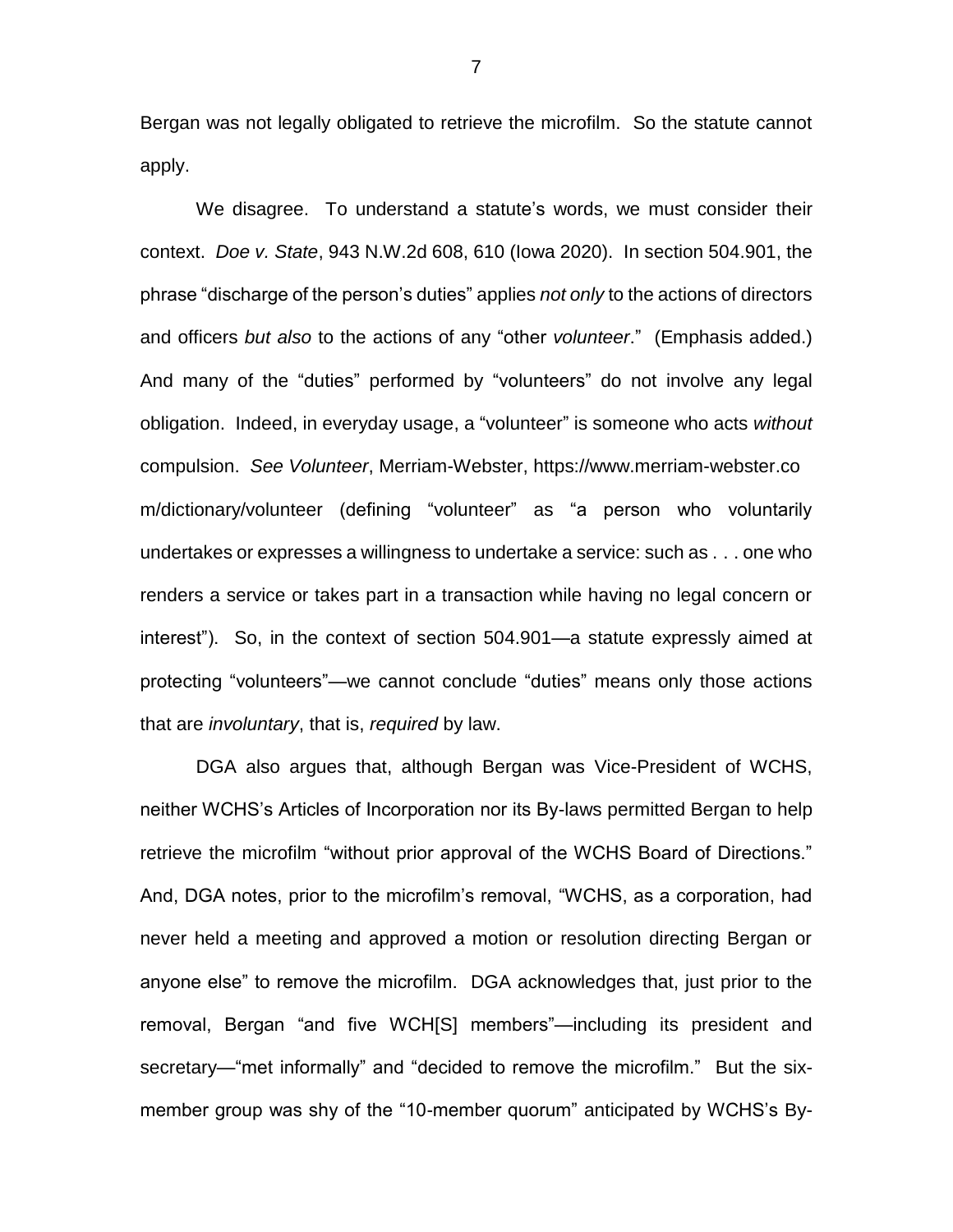laws. And they "kept no minutes, held no vote and clearly did not follow Robert's Rules of Order" as anticipated by the By-laws. So, DGA contends, "[t]he irregular meeting held by Bergan and five others immediately prior" to the microfilm removal "was clearly not a corporate action of WCHS capable of conferring a 'duty' and hence [statutory] immunity on Bergan's group." And so the actions of Bergan's group were merely "the individual and separate acts of persons who happened to be WCHS members," not actions taken in discharge of their duties to WCHS.

We disagree. We again note that, by its plain terms, section 504.901 immunizes all "volunteers," whether they serve as officers or not. And we do not believe section 504.901 only applies to a volunteer's actions if those actions have been expressly pre-approved by the entire board of directors through a formal vote at a formal meeting. For example, if a volunteer wants to scrape snow off of the sidewalk or change a burned-out lightbulb in the office, do they have to obtain preapproval from the board as a whole—or else forego immunity? If the legislature had intended to impose such an onerous prerequisite—one that, as a practical matter, would pretty much swallow the statute's grant of immunity—we think the legislature would have said so expressly. It did not.

Instead, we think section 504.901's broad language ("any person," "any action") creates broad protection for Iowans who donate their time and talents to community organizations. *Cf. Vails v. United Cmty. Health Ctr., Inc.*, No. C11- 4048-LTS, 2012 WL 6045941, at \*17 (N.D. Iowa Dec. 5, 2012) ("Section 504.901 reflects an underlying policy of encouraging community members to serve as directors or officers of nonprofit organizations by granting them immunity and limiting their personal liability. The history of the statute also reflects the

8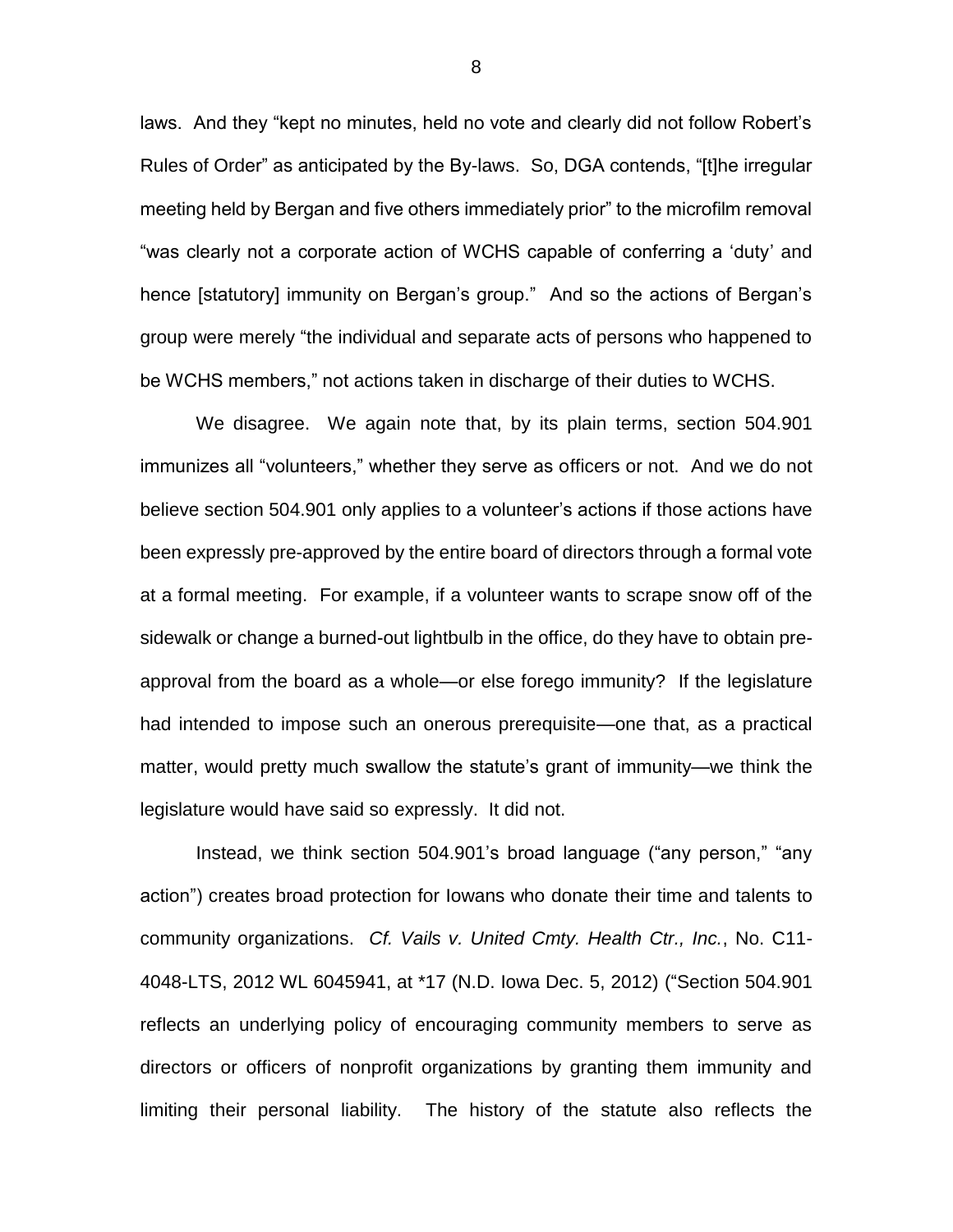legislature's intent to reduce risk and uncertainty by narrowing the immunity exceptions."). And given the particular facts of this case, we believe Bergan's actions—moving the microfilm WCHS believed it owned to WCHS's new location fell within its protection.

Several considerations support this view. First, in general, we "presume words used in a statute have their ordinary and commonly understood meaning." *In re A.M.*, 856 N.W.2d 365, 371 (Iowa 2014) (quoting *McGill v. Fish*, 790 N.W.2d 113, 119 (Iowa 2010)); *accord In re Estate of Franken*, \_\_\_ N.W.2d \_\_\_, \_\_\_, 2020 WL 3107692, at \*4 (Iowa 2020) (noting "we seek to determine the ordinary and fair meaning of the statutory language at issue"). And we struggle to conclude that efforts by an officer or director to preserve a nonprofit corporation's property would fall outside "the discharge of" that "person's duties," as those terms are commonly understood.

Second, and similarly, we note that Bergan did not act alone. Instead, he worked with a group of several WCHS members. One of them was WCHS's president. And when a "volunteer," like Bergan, assists a nonprofit's president to preserve the nonprofit's property, we believe the volunteer is acting "in the discharge of [their] duties." We think this view fits well with Iowans' common understanding about the "duties" that "volunteer[s]" "discharge" in their service to nonprofit organizations. *See A.M.*, 856 N.W.2d at 371; *cf. Nix v. Hedden*, 149 U.S. 304, 307 (1893) (noting that, although "[b]otanically speaking, tomatoes are the fruit of a vine," they are "vegetables" in "the common language of the people").

Third, it is undisputed that Bergan's purpose was to benefit WCHS. He did not seek or obtain personal gain.